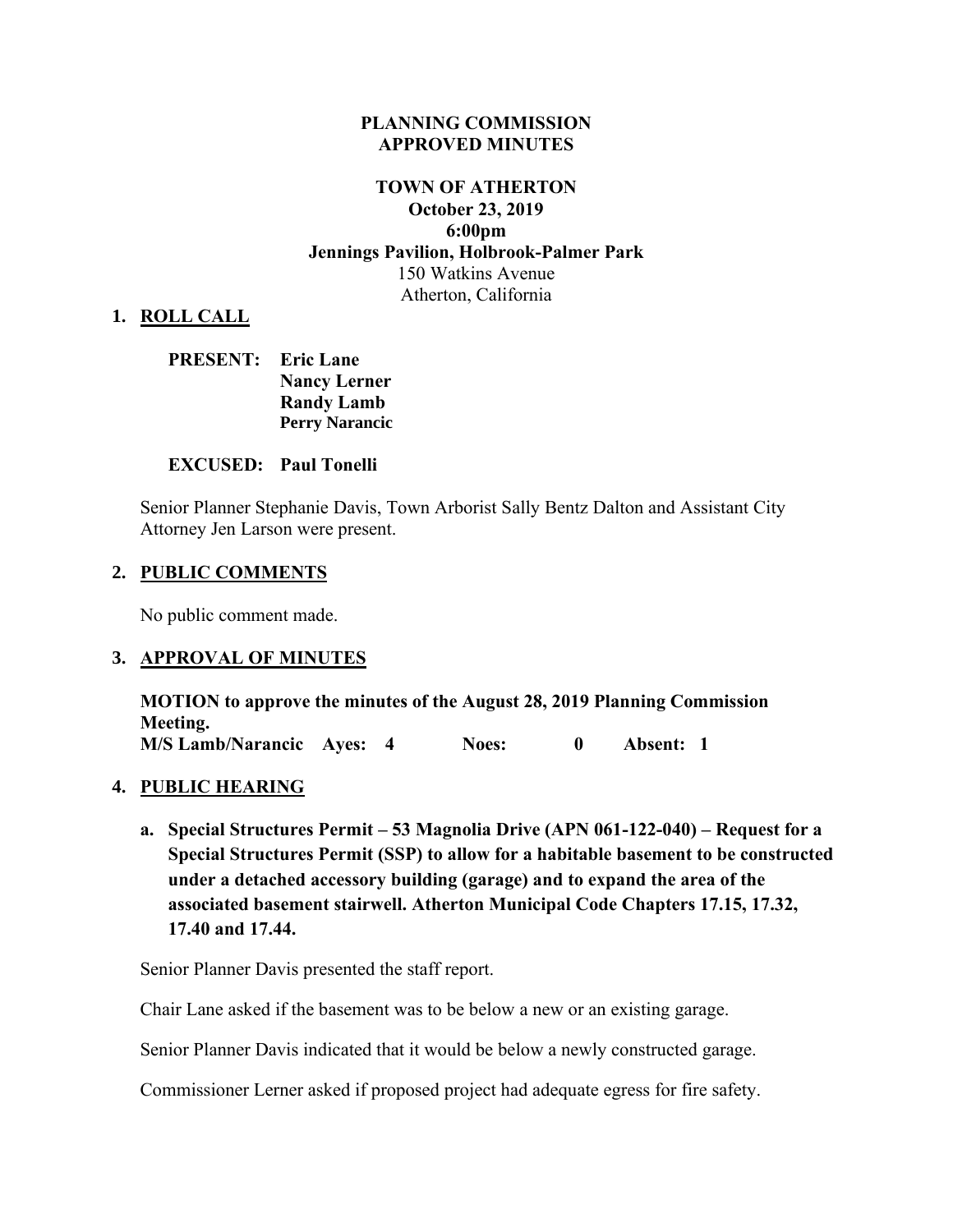Senior Planner Davis indicated that the both the Fire Marshall and Building Official commented and verified that the proposed project meets building and fire safety standards.

Vice Chair Lamb asked about lighting on the accessory building and whether it would affect neighboring properties.

Senior Planner Davis indicated that any lighting would be downlit and shielded per Atherton Municipal Code.

Open Public Hearing.

Project Architect, Tim Barber discussed the project and shared that they worked with Town departments in designing the proposed project to meet the zoning requirements.

Project Architect showed designs to the Planning Commission and discussed that the project had minimal impacts and that it would be screened with new landscaping,

Lamb asked if a restroom would be put in in the future and the architect said no and that the basement would not be plumbed.

Close Public Hearing.

# **MOTION to approve the special structures permit to allow habitable basement below an accessory structure at 53 Magnolia Drive.**

**M/S Lamb/ Lane Ayes: 4 Noes: 0 Absent:1**

**b. Heritage Tree Removal Permit – 180 Hawthorne Drive (APN 061-162-030) – Request for a Heritage Tree Removal Permit to allow for the removal of one (1) onsite Heritage Cedar Tree. Atherton Municipal Code Chapter 8.10.**

Senior Planner Davis presented the staff report.

Open Public Hearing

Chair Lane asked if the two other trees on site are planned to remain.

Town Arborist Bentz Dalton indicated that any other heritage trees on site are to remain.

Assistant City Attorney Larson clarified that if the tree is damaged which results in removal then the Town may be able to link actions to the trees death or impacted health.

Open Public Hearing

Project representative explained which trees are to remain and which are to be removed.

Town Arborist explained that construction near the tree was originally approved at six times away from the tree due to the prior existing structure being in the same location.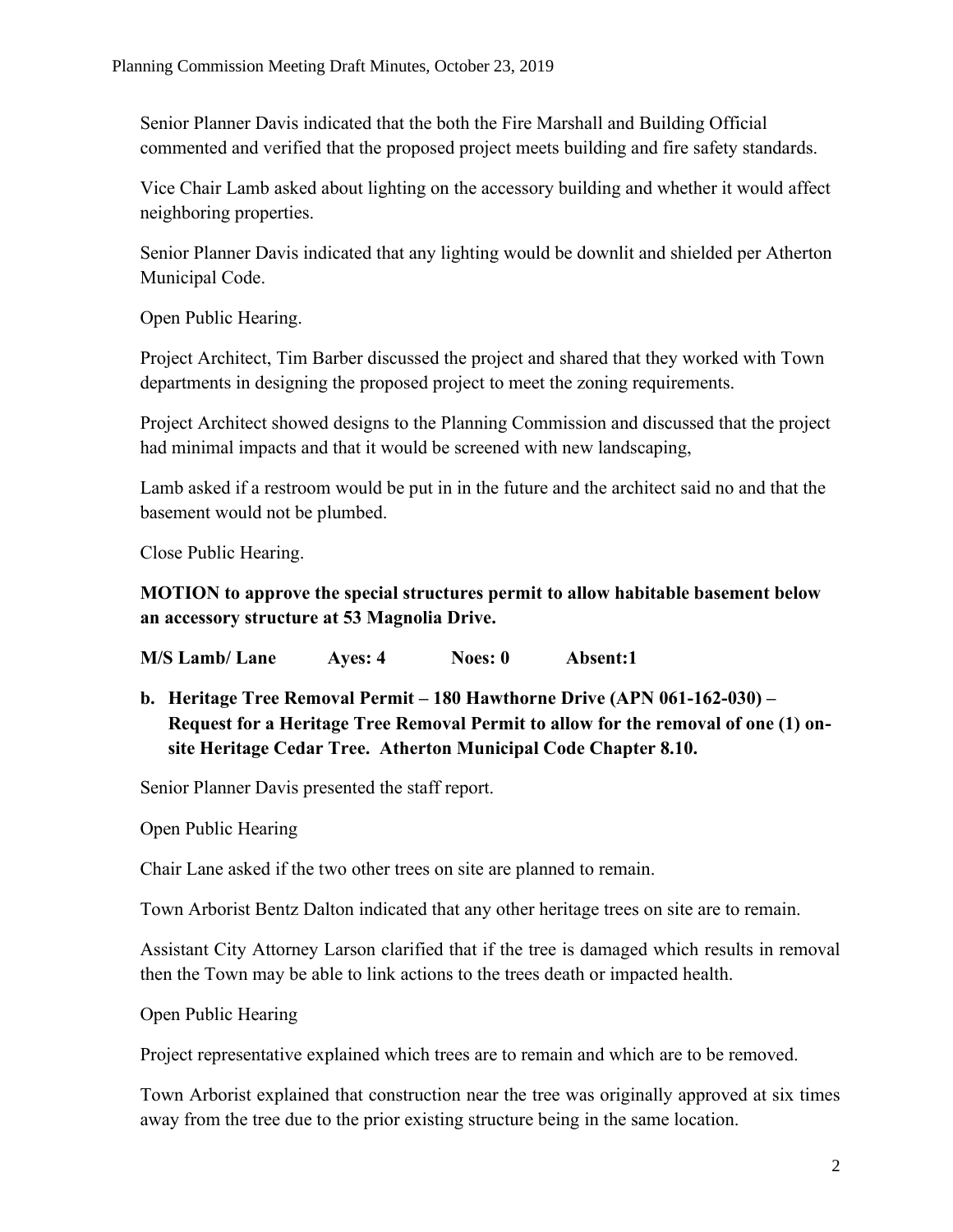Town Arborist also indicated that the future updated Heritage Tree Ordinance would allow for construction to be 10 times away.

Vice Chair Lamb had asked what the replanting plan was for the project.

The project representative narrated the replanting plan using an enlarged set of plans that were included and available in Planning Commission packet.

Assistant City Attorney Larson interjected clarified for the record that the enlarged set were the same as the packet, except that the packet shows an older version of proposed replanting plan and the enlarged plan reflects the most up to date replanting plan of four trees instead of three trees.

Project Superintendent, Geno Murdock described the project in regard to damaging the roots of the heritage tree. He explained that the tree was originally desired to be removed by the homeowner, the home owner then decided to construct around it, and now that the construction that has taken place has damaged the heritage tree, the owner would now like to move forward with tree removal.

Assistant City Attorney Larson explained how damage to heritage trees may be assessed and how the project could be held accountable.

Chair Lane discussed challenges of proximity and the requirement that hand digging be present.

Town Arborist Bentz Dalton indicated that the homeowner and project engineer worked with the Town to design and construct in a manner intended to protect the tree.

Chair Lane and Commissioner Narancic asked what the code enforcement implications are, if the tree is approved for removal.

Assistant City Attorney Larson explained that if the Tree is to be removed then code enforcement would need to collect on the damage made to the heritage tree, that fee would be a base rate of \$3200 and further costs depend on any additional assessed damages.

Planning Commission explored different replanting options as informed by Town Staff.

Chair Lane expressed that a replanting plan approved by the Town Arborists could suffice.

Vice Chair Lamb highlighted that the damage was not done maliciously.

Close Public hearing.

**MOTION to approve the Heritage Tree Removal Permit to allow for removal of one heritage deodar cedar on the condition that it will be replaced by four- 24" box oaks.**

**M/S Lamb/Narancic Ayes: 4 Noes: 0 Absent: 1**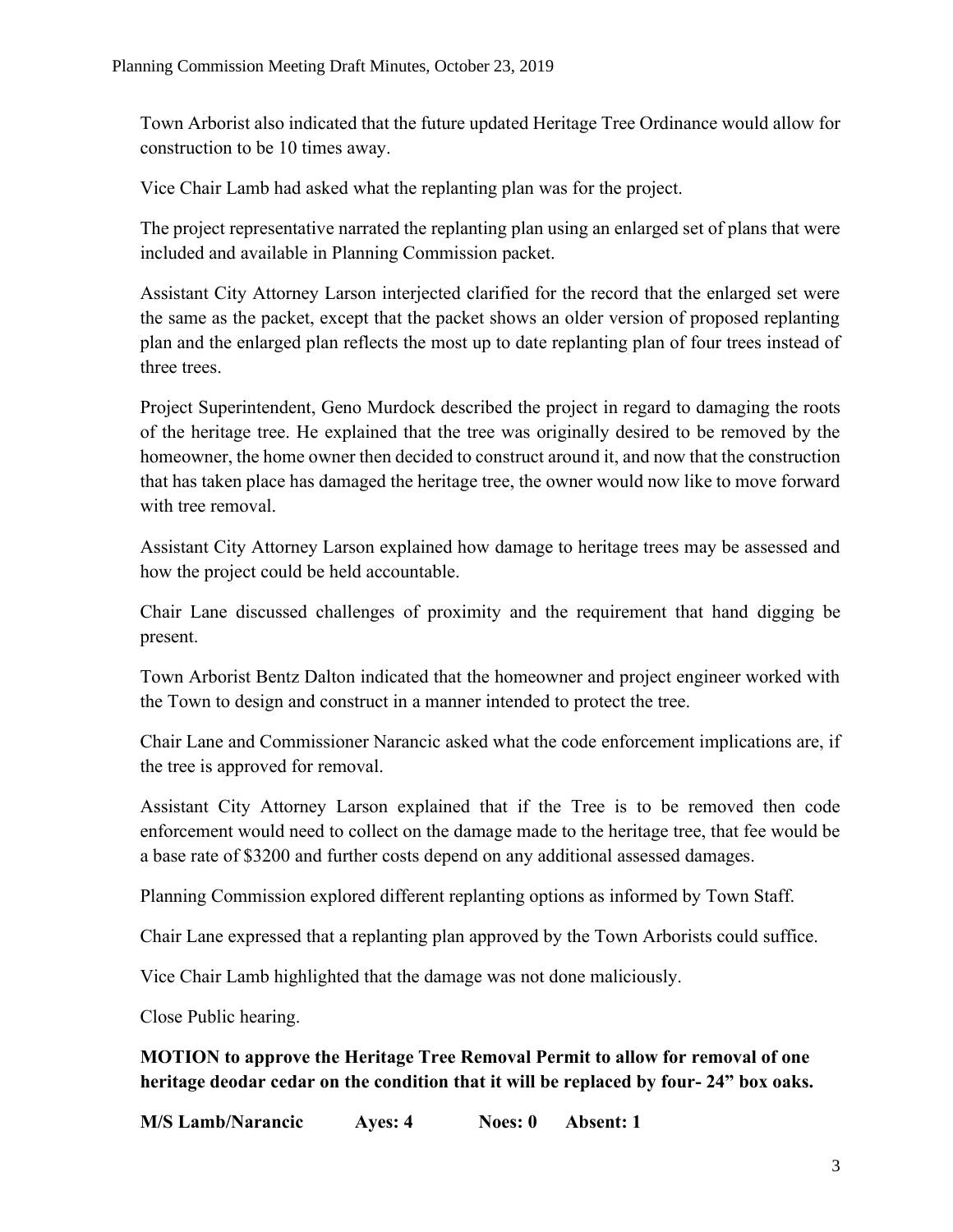**c. Variance – 6 Cowell Lane (APN 070-270-300) – Request for a Variance to allow for the construction of a detached accessory structure (a playhouse) to be located in the required front yard area. Atherton Municipal Code Chapters 17.16, 17.32, and 17.40.** 

Applicant requested that this item be continued to the December 4, 2019 meeting.

Motion to continue the item until the December 4, 2019 Planning Commission meeting.

**M/S Lane/Lamb Ayes: 4 Noes: 0 Absent: 1**

### **5. NEW BUSINESS**

**a. Discussion - Atherton Municipal Code Chapter 17.50 "Landscape Screening", Regulations Pertaining to Landscape Screening Regulations in the Front of Properties.** 

Senior Planner Davis presented the staff report.

Chair Lane asked staff how the Town's Green Infrastructure (GI) workplan may affect landscaping on site.

Senior Planner Davis indicated that the GI Work Plan is a regulatory document regarding on-site stormwater drain management and may include measurements that could incorporate landscaping treatments.

Vice Chair Lamb asked if the Commission should wait for the Green infrastructure work plan.

Senior Planner Davis indicated that the GI Work Plan would not completely address the issue raised but could affect front landscaping on some projects.

Commissioner Narancic asked if the Commission wanted to consider revising the existing municipal code for landscape screening to the front of properties along the public right-of-way.

Chair Lane highlighted that if the Town required further vegetation at the front of the property then associated maintenance could also be required.

Assistant City Attorney Larson also highlighted that property owners are responsible for keeping their landscaping alive.

Assistant City Attorney Larson indicated that it may be useful to identify whether the intent of such landscape screening is to enforce or prevent certain types of front property facades.

Town Arborist Bentz Dalton indicated that a separate encroachment permit would be necessary for any work in the public right-of-way.

Town Arborist Bentz Dalton also highlighted that any landscape screening requirement without clear expectations may lead to a majority of property owners planting landscape screening that is the most cost efficient and feasible option, such as the English Laurel for example.